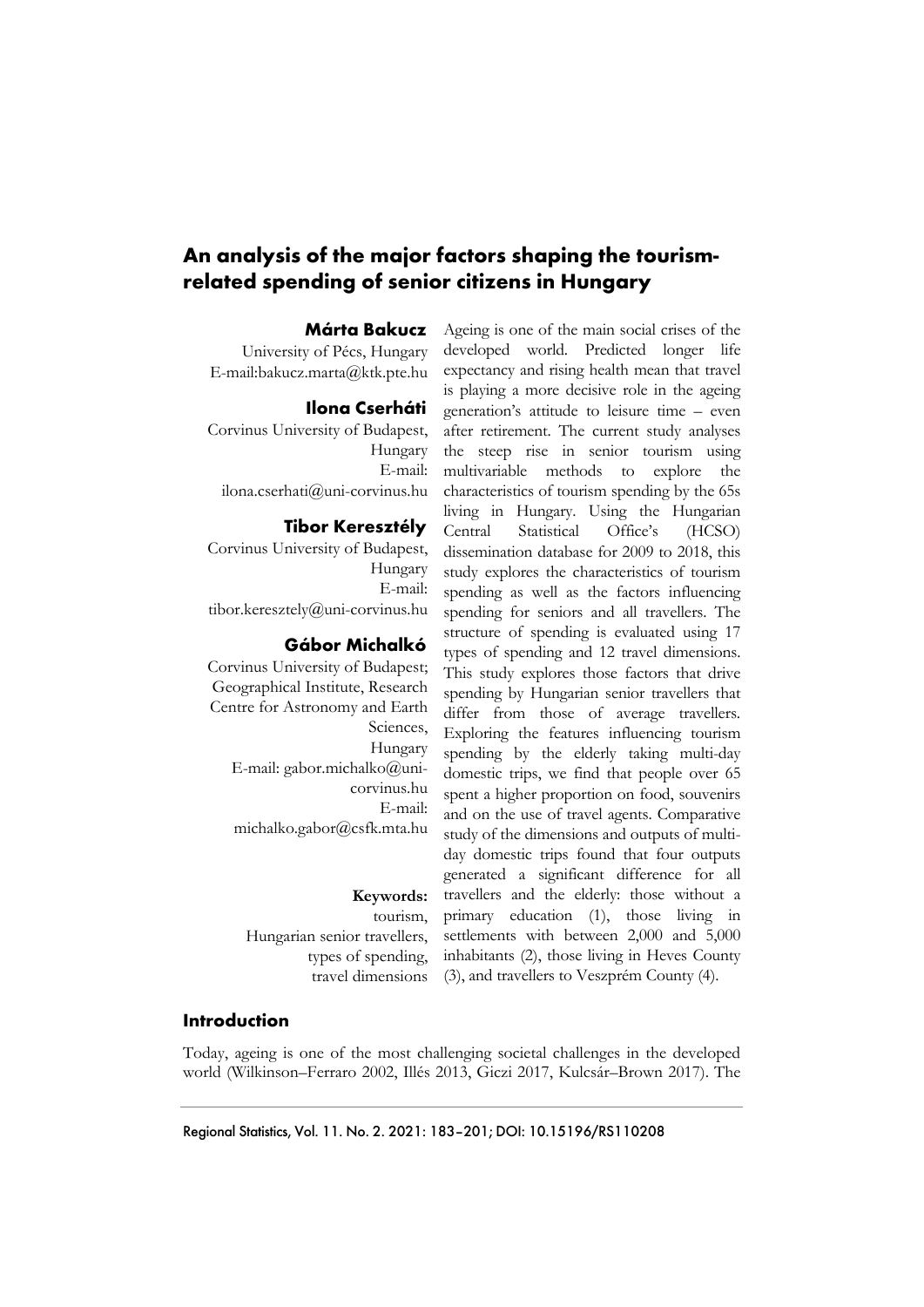declining fertility rate and increasing life expectancy are raising the average age of the population (Vargha 2015, Monostori–Gresits 2018, Uzzoli 2016). While these challenges burden the health and social security systems and make it difficult to finance their maintenance, they also lead to the emergence of many conflicts (e.g. age discrimination) (Szelewa 2013, Kolos et al. 2018, Xiang 2018). One consequence of ageing is that the leisure industry, which is mainly designed to meet the needs of the young and middle-aged generations (i.e. the working age population), must now be able to provide a suitable alternative for the elderly (Törőcsik 2002, Hung–Lu 2016).

The quality of recreation fundamentally influences seniors' well-being (Illés 2008, Michalkó et al. 2008, Kovács et al. 2018). In particular, travel is playing an increasingly important role in the leisure behaviour of the ageing generation – even after retirement (Alén et al. 2012, Zsarnóczky 2017, Patterson–Balderas 2020, Gyulavári–Ásványi 2019). The growing demand for travel from the elderly is a challenge for tourism professionals in several respects. First, it further burdens an already under-resourced labour market. Moreover, meeting the needs of specific age groups requires specially (re)trained human resources, while the ever-expanding range of tourism products must provide a supply that can be used by the elderly (EC 2014, Sedgley et al. 2011, Nikitina–Vorontsova 2015, Patterson 2017). At the same time, such tourism demand has several benefits: the quality-of-life-improving function of travel can increase longevity (relieving the burden on health insurance), generate revenue for the tourism industry (stimulating the economy), and reduce territorial disparities (developing regions lagging behind).

The present study examines the expansion of senior tourism by exploring the distinct features of tourism spending by those over 65 years using multivariate methods. Tourism spending is a decisive indicator of tourists' attitudes influencing the efficacy (and thus income) of the tourism industry. Neither visitor nights nor visitor arrivals can reflect the potential of tourism or its contribution to gross domestic product (GDP) (Tóth–Tóth 2020); only acquiring information about tourism-related spending can provide a real picture of the characteristics of seniors' attitude to tourism.

## **Problem statement**

Tourism has become one of the most dynamically developing sectors in the world economy; in 2018, the growth in international tourism demand was 4.7% compared with 2017, its total contribution to GDP exceeded 10%, and per capita spending was approximately \$1,000 annually (UNWTO 2019). In line with international trends, overseas tourist traffic to Hungary has long been growing, reaching 15 million trips in 2018; however, spending (\$338/trip) remains significantly below the global average (UNWTO 2019). In addition to demand for registered accommodation, so-called "invisible" (or unregistered) tourism is also present in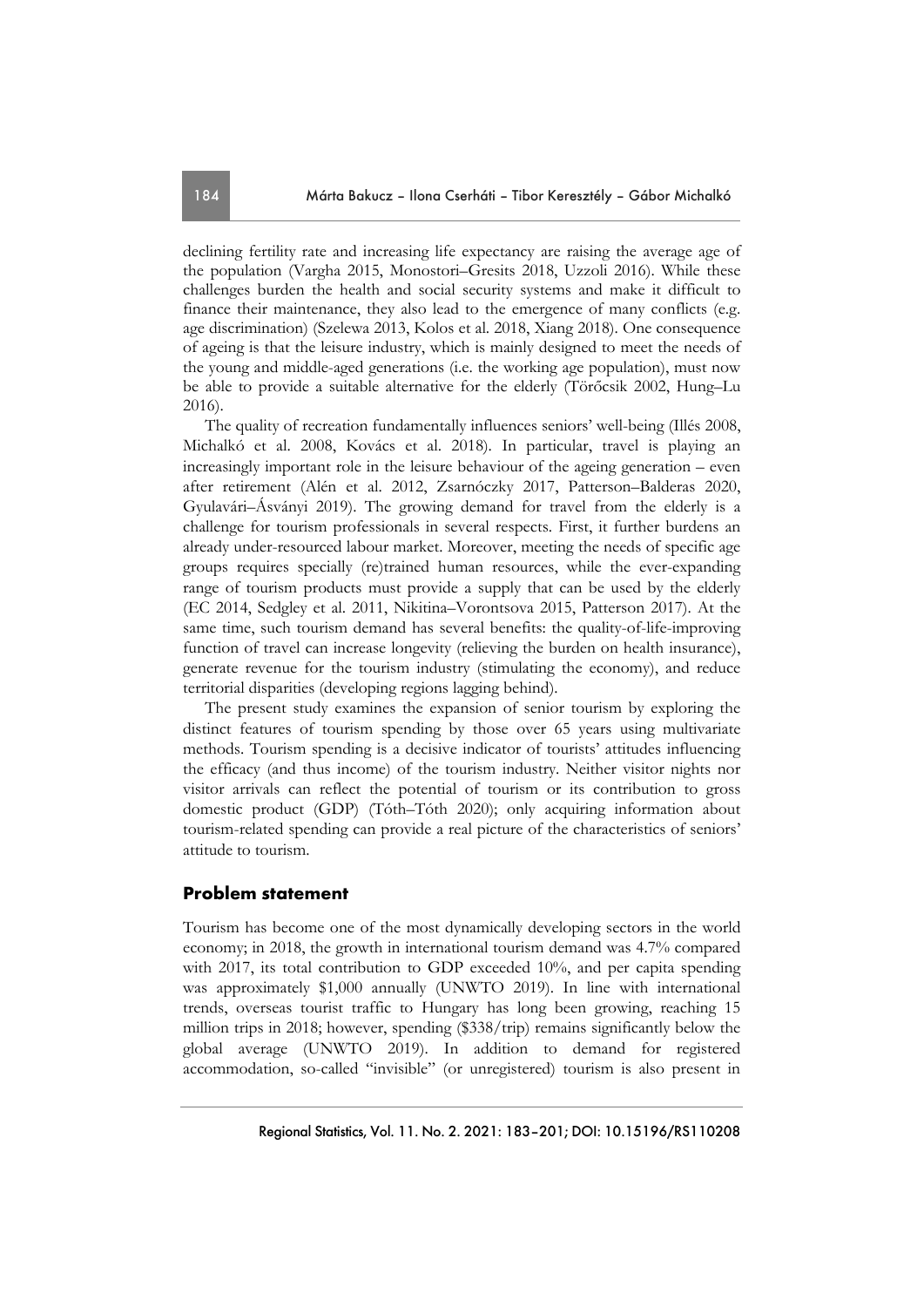Hungary (Volo–Giambalvo 2008, De Cantis et al. 2015). In 2019, Hungarians made 14.4 million trips and spent HUF 347.4 billion on travel within the country involving an overnight stay (HCSO 2019).

Spending by tourists is essential for maintaining and increasing the competitiveness of the tourism industry, but it also reflects the state of the economy and society. Although spending is influenced by many factors, information about their role is scarce. Therefore, to expand our knowledge of senior tourism, we examine which variables influence tourism behaviour by the older generation to facilitate sociopolitical decisions on seniors' life quality and allow tourism-related destination management organisations to focus more on fulfilling seniors' travel demand (Michalkó et al. 2011).

# **Theoretical background**

While the issue of tourism spending is an under-studied field of research in the Hungarian literature, international studies have explored the factors influencing tourists' spending. Although the HCSO has published quarterly data on the volume and characteristics of tourism spending by foreigners arriving in Hungary and Hungarian citizens participating in multi-day domestic trips since 2008, Hungarian researchers have only adopted traditional macroeconomic approaches (Jancsik 1999), provided analyses designed to improve the satellite account system (Hüttl– Probáld 2000), and evaluated spending on invisible tourism (Kincses et al. 2016). Among the international literature, previous analyses have focused on exploring (i) the (macro) impact of tourism spending on the tourism industry and the national economy (Mok 1985, Vukonic 1986, Lee et al. 1996) and (ii) the (micro) analysis of the characteristics of tourism that can be captured in a destination (Mok–Iverson 2000, Perez–Sampol 2000). Studies have examined the reasons for leisure shopping in a destination (Vukonic 1986, Skuras et al. 2006, Li–Ryan 2018), the factors influencing willingness to spend (Amir et al. 2015, Marrocu et al. 2015, Alrawadieh et al. 2019), and the relationships between the tourism behaviour and spending habits of different segments (Aguiló et al. 2017).

Reviewing the results of studies published between 1977 and 2012, Brida and Scuderi (2013) found that among the explanatory variables that affect tourism spending, researchers have focused on income, sociodemographic indicators, and travel characteristics, analysed using classical regression techniques. Bernini and Cracolici (2015) examined household expenditure in Italy between 1997 and 2007 and pointed out that although age has a negative effect on the travel decision itself, it has a positive effect on tourism spending. Alén et al. (2012) also found that the willingness of the elderly to spend while traveling is stronger than that during time at home. They also drew attention to the extreme heterogeneity of the senior generation, whose spending is influenced by various variables (e.g. motivation,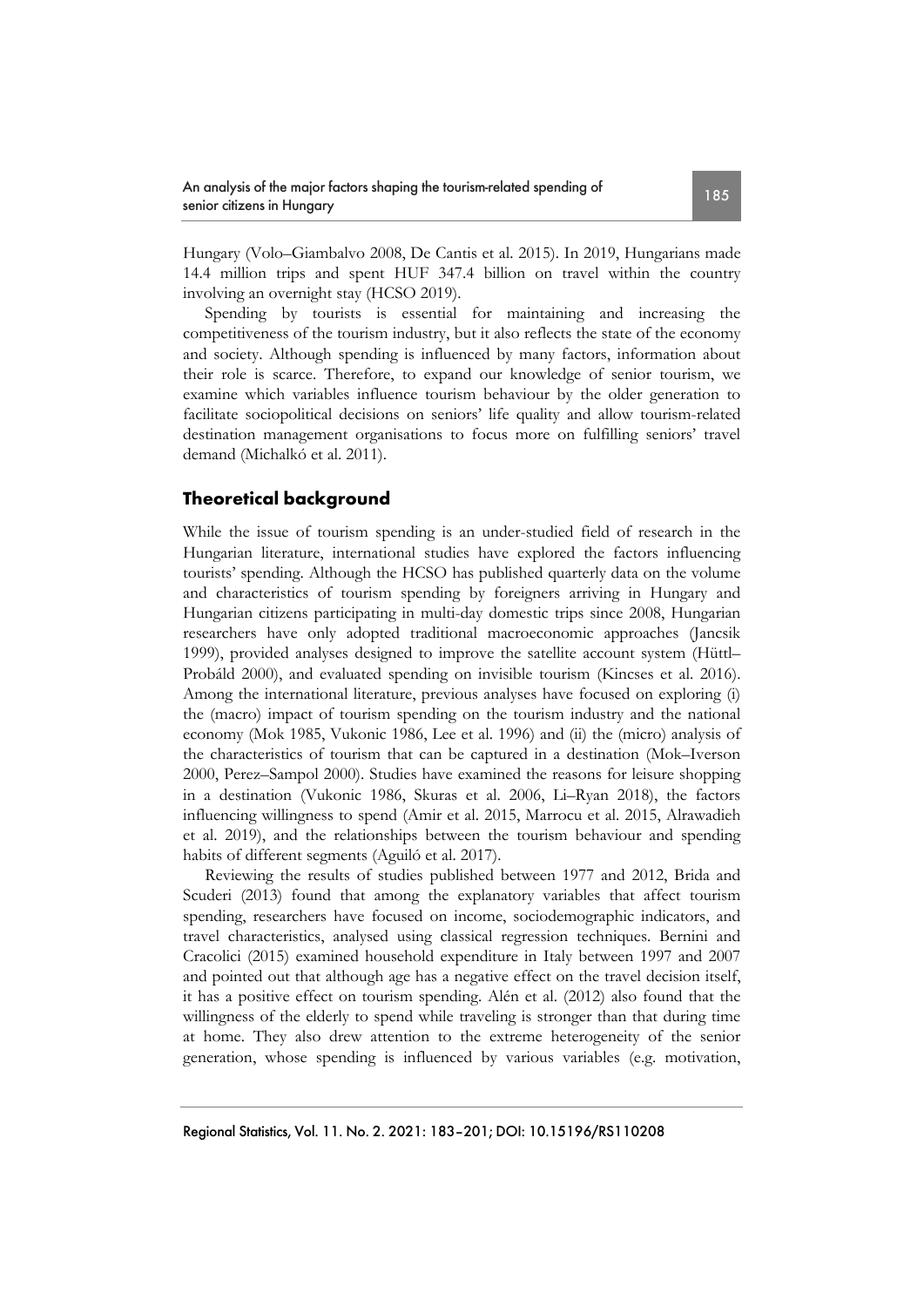sociodemographic characteristics). Ward (2014), examining the Irish tourism market, found that retired widows' travelling is inspired by their spiritual and religious motivation and that this segment can spend above the average income in some cases. In their study of Chinese senior tourism, Mahadevan and Fan (2020) recommended providing travel support for the elderly to both increase their quality of life and boost the economy.

# **Methodology**

National and international research on tourism spending uses tourism-specific databases derived from local household surveys (Bernini–Cracolici 2015, Lin et al. 2015), surveys of the behaviour of foreign tourists (Mules 1998, Abbruzzo et al. 2014, Sharma et al. 2020), and the results of analyses using qualitative (Li–Ryan 2018), quantitative (Amir et al. 2015), and mixed methods (Vukonic 1986). As the studies aim to explore the factors influencing tourist behaviour, they address the explanatory variables and their correlations as well as their impact on the consumption habits of certain segments; hence, they often use regression analysis (Brida–Scuderi 2013, Sharma et al. 2020).

Our study uses the 'Characteristics of Multi-Day Domestic Trips' tables in the dissemination database of the HCSO for 2009 to 2018, broken down by year. This data set contains detailed data on multi-day domestic trips in Hungary. The data are broken down one variable at a time (i.e. no multidimensional stratification is possible). Further, the database contains variables aggregated by age group; thus, these are treated as quasi-micro-level observations. From this database, we first extracted the year of travel and age group of the traveller (A-type dimensions). We then extracted the following 12 B-type dimensions on the traveller in question:

- 1. Economic activity (total, in gainful occupation, unemployed, student, retired, other, inactive)
- 2. Educational attainment (total, below primary, primary, secondary, tertiary, unknown)
- 3. Mode of transport (total, car, bus, railway, aircraft, ship, bicycle)
- 4. Size of settlement (total, 0–1,999 inhabitants, 2,000–4,999 inhabitants, 5,000–9,999 inhabitants, 10,000–99,999 inhabitants, more than 100,000 inhabitants, Budapest)
- 5. Place of residence (total, each of the 19 counties, Budapest)
- 6. Motivation for the trip (total, holiday/rest, visiting relatives, school trip, health promotion, cultural event, hobby, official, sports, other)
- 7. Sex (total, male, female)
- 8. Type of accommodation (total, hotel, pension, campsite, tourist hostel, work holiday resort, paying hospitality, own holiday home, at relatives, no accommodation)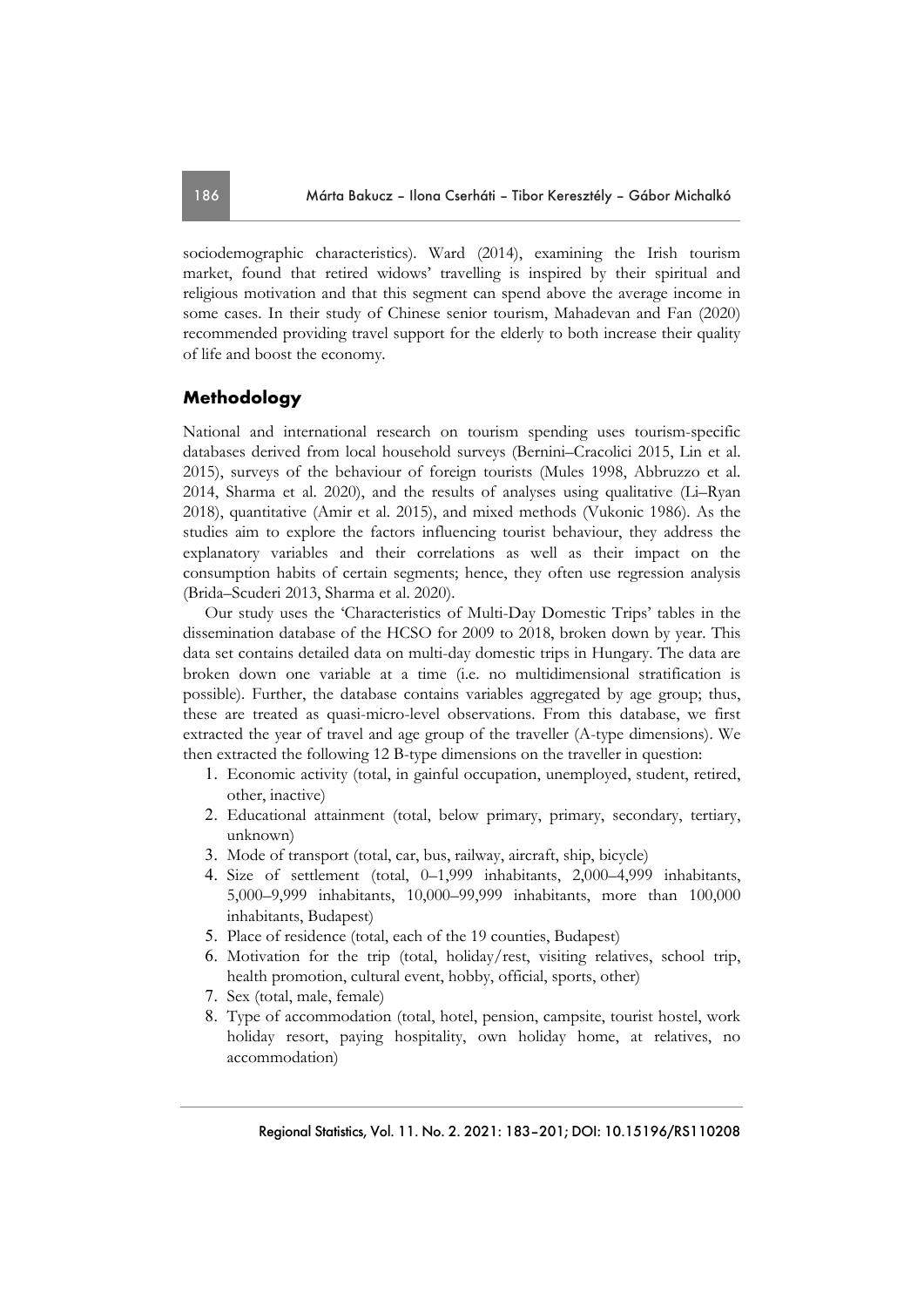9. Length of stay (total, 1–3 nights, more than 4 nights)

10.Destination of the trip (total, each of the 19 counties, Budapest)

11.Destination of the trip by region (total, each of the nine tourist regions)

12.Use of a travel agency (total, yes, no)

In addition, we collected information on the tourism spending of those participating in domestic multi-day trips and their type of spending grouped into 17 types (see Table 1) for the presented comparative analysis.

Table 1

| Travel criteria<br>(dimensions)        | 1. Economic activity                                                | Educational attainment   | Mode of transport<br>$\ddot{\delta}$ | 4. County of residence | Settlement size<br>$\vec{S}$ | 6. Motivation | 7. Sex | Type of accommodation | 9. Length of stay | 10. Destination of trip (county) | 11. Destination of trip (region) | 12. Travel agency |
|----------------------------------------|---------------------------------------------------------------------|--------------------------|--------------------------------------|------------------------|------------------------------|---------------|--------|-----------------------|-------------------|----------------------------------|----------------------------------|-------------------|
| Type of spending                       |                                                                     | $\overline{\mathcal{N}}$ |                                      |                        |                              |               |        | $\infty$              |                   |                                  |                                  |                   |
| 1. Accommodation costs including meals |                                                                     |                          |                                      |                        |                              |               |        |                       |                   |                                  |                                  |                   |
| 2. Accommodation costs excluding meals |                                                                     |                          |                                      |                        |                              |               |        |                       |                   |                                  |                                  |                   |
| 3. Meals in restaurants, bars, cafés   |                                                                     |                          |                                      |                        |                              |               |        |                       |                   |                                  |                                  |                   |
| 4. Food purchase                       |                                                                     |                          |                                      |                        |                              |               |        |                       |                   |                                  |                                  |                   |
| 5. Long-distance transport             | All travellers<br>Travellers over 65 years<br>2009, 2009-2018, 2018 |                          |                                      |                        |                              |               |        |                       |                   |                                  |                                  |                   |
| 6. Local transport                     |                                                                     |                          |                                      |                        |                              |               |        |                       |                   |                                  |                                  |                   |
| 7. Fuel                                |                                                                     |                          |                                      |                        |                              |               |        |                       |                   |                                  |                                  |                   |
| 8. Cultural services                   |                                                                     |                          |                                      |                        |                              |               |        |                       |                   |                                  |                                  |                   |
| 9. Health protection                   |                                                                     |                          |                                      |                        |                              |               |        |                       |                   |                                  |                                  |                   |
| 10. Medication                         |                                                                     |                          |                                      |                        |                              |               |        |                       |                   |                                  |                                  |                   |
| 11. Entertainment services             |                                                                     |                          |                                      |                        |                              |               |        |                       |                   |                                  |                                  |                   |
| 12. Sport                              |                                                                     |                          |                                      |                        |                              |               |        |                       |                   |                                  |                                  |                   |
| 13. Other services                     |                                                                     |                          |                                      |                        |                              |               |        |                       |                   |                                  |                                  |                   |
| 14. Purchase of souvenirs              |                                                                     |                          |                                      |                        |                              |               |        |                       |                   |                                  |                                  |                   |
| 15. Other goods                        |                                                                     |                          |                                      |                        |                              |               |        |                       |                   |                                  |                                  |                   |
| 16. Unclassified spending              |                                                                     |                          |                                      |                        |                              |               |        |                       |                   |                                  |                                  |                   |
| 17. Package travel                     |                                                                     |                          |                                      |                        |                              |               |        |                       |                   |                                  |                                  |                   |
| Source: HCSO dissemination database.   |                                                                     |                          |                                      |                        |                              |               |        |                       |                   |                                  |                                  |                   |

**Matrix of 12 travel dimensions and 17 types of spending**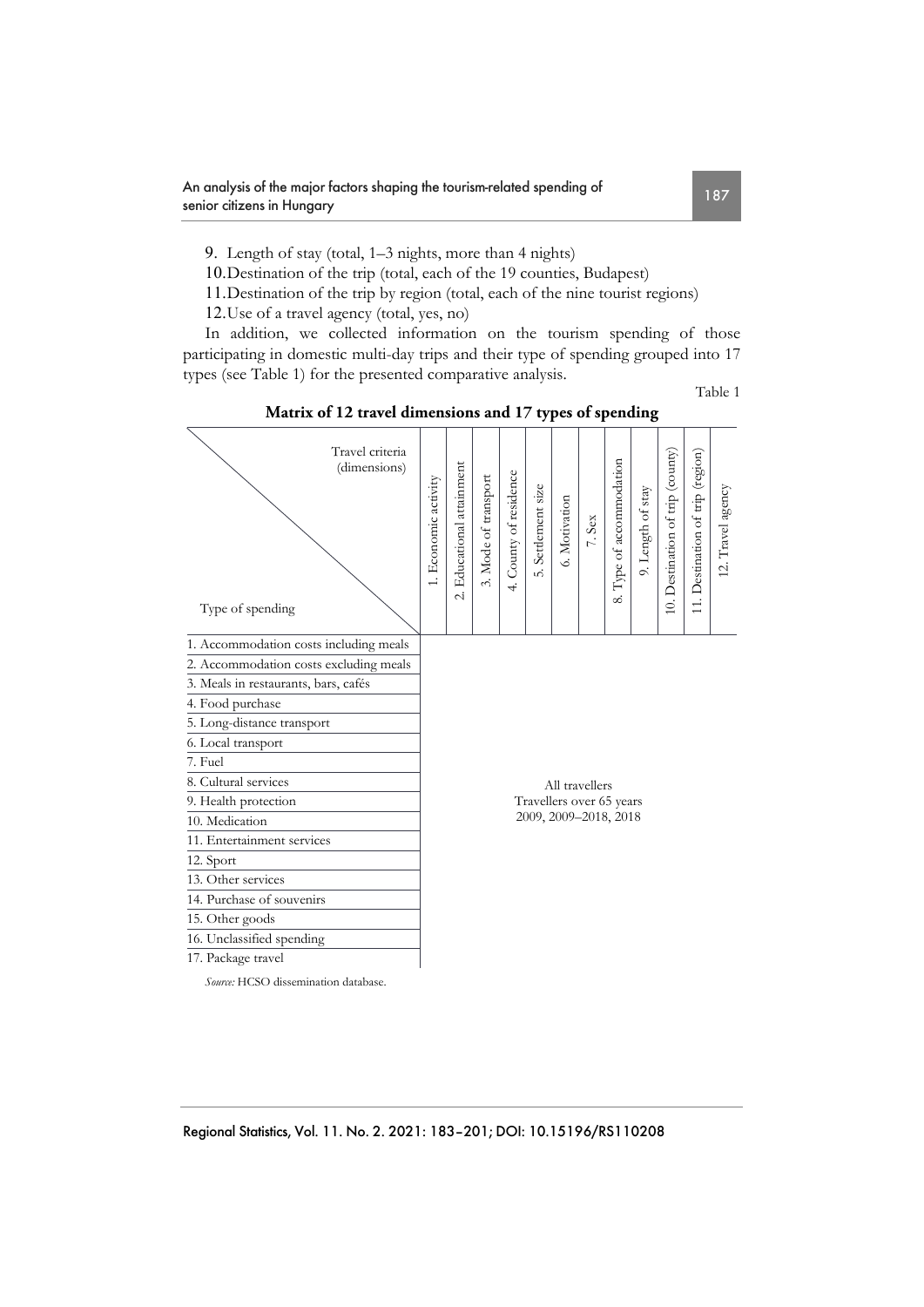## **Analysis and results**

To the best of our knowledge, this study is the first to provide a complete picture of the generational characteristics of the spending of those involved in domestic tourism, with special regard to spending by the elderly. As shown in Table 1, the structure of spending is examined along 17 types of spending and 12 travel dimensions over a 10-year time horizon using a relationship analysis toolkit selected based on the literature. We explore the criteria influencing the tourism spending of the older generation who took part in domestic multi-day trips between 2009 and 2018 as well as analyse the spending characteristics that are significantly different from those of all travellers.

The differences in the spending structures of the elderly and all travellers may be larger for certain dimensions. In the present analysis, we aim to detect those dimensions and their respective outputs where the spending structures between these two groups are the most similar and the most different to assess the causes of these significant differences. For each characteristic, we perform the comparison separately using Cramer's V coefficient:

$$
V = \sqrt{\frac{\chi^2}{N(k-1)}}
$$

where k is the number of rows or columns, depending on which value is lower. Cramer's V is a statistical measure for measuring the relationship between two nominal variables; in this case, we quantify the extent to which belonging to an age group is decisive in shaping the expenditure structure of the group. The higher this value (between 0 and 1) is, the more different the spending structure is in the given dimension.

In the first step in our analysis, we compare the differences in tourist spending by seniors and all travellers in relation to the total population. Figure 1 shows the average for 2009, Figure 2 shows the average for 2009–2018, and Figure 3 shows the spending ratios for 2018 for both those over 65 years and all travellers. The role of the first type of spending (accommodation costs with paid meals) is decisive in all three cases. Its share increased during the study period from around 25% at the beginning of the period to 40% by 2018. In 2009, the proportion of spending by the elderly on accommodation costs with paid meals was still significantly different from the average; however, by 2018, this difference had almost completely disappeared. Further, during the study period, as expected, the importance of spending type 4 (purchasing food) decreased from 15% to 9% for all travellers and from 20% to 12% for the elderly. This may indicate that the domestic tourism demand of the Hungarian population has shifted towards more demanding, more convenient forms of recreation.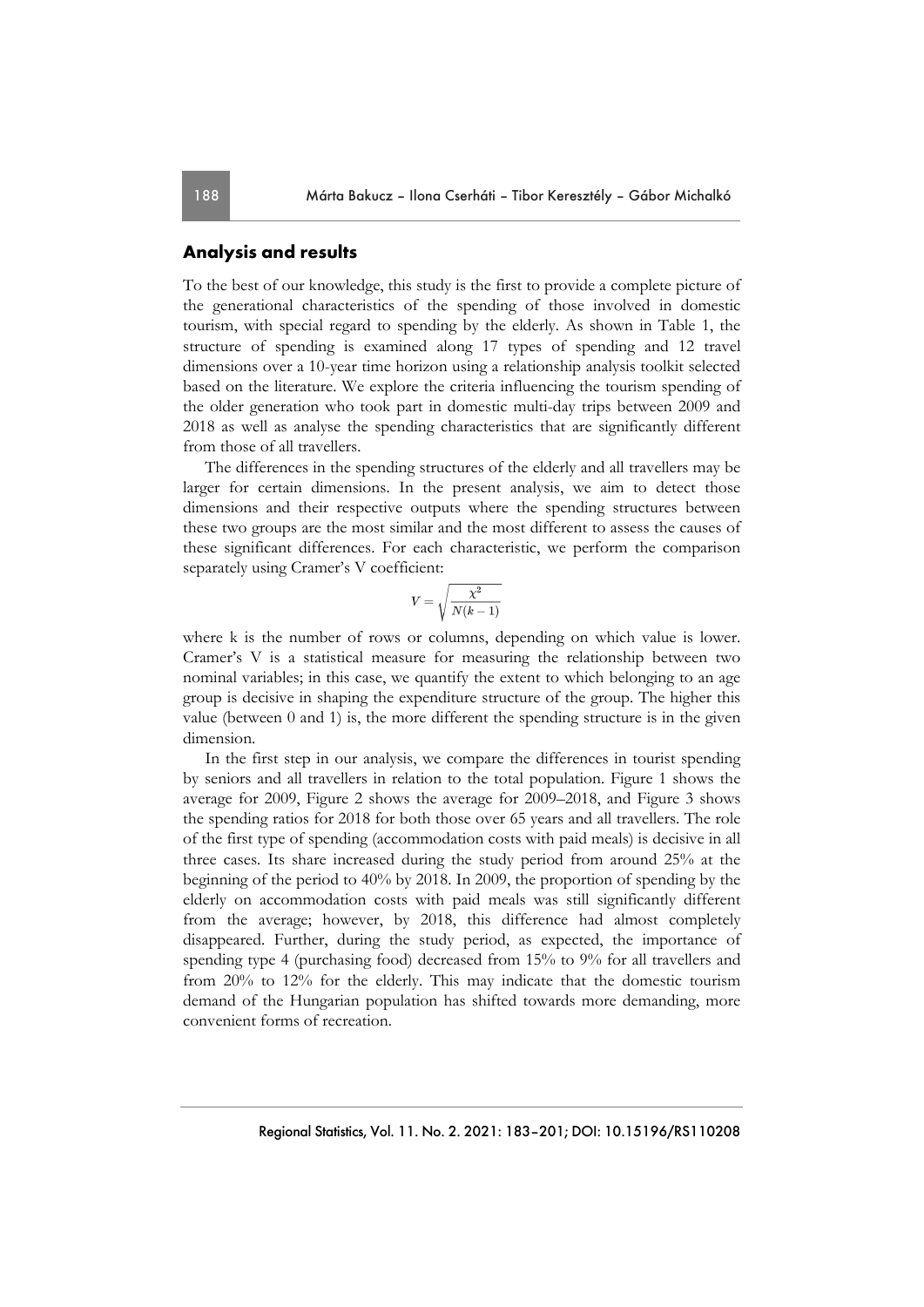An analysis of the major factors shaping the tourism-related spending of senior citizens in Hungary <sup>189</sup>

Figure 1



### **Proportion of tourism spending in Hungary, 2009**





Regional Statistics, Vol. 11. No. 2. 2021: 183–201; DOI: 10.15196/RS110208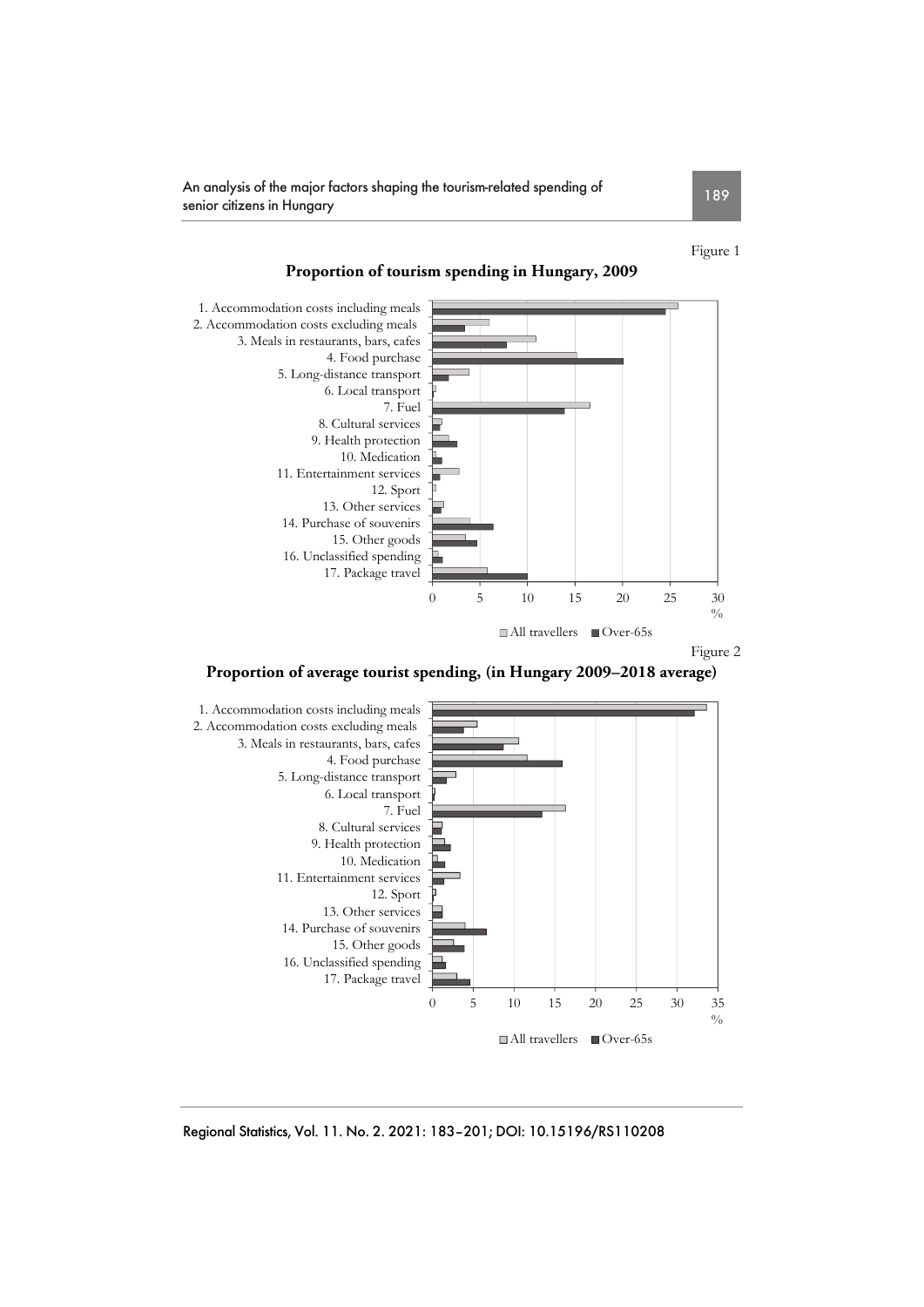Figure 3



#### **Proportion of tourism spending in Hungary, 2018**

In the second step, we determined the value of the Cramer indicator for each section of our database. In other words, in each year, we performed the analysis on a given group according to a given dimension. For example, our first such section for 2009 is the group of travellers engaged in income-generating activities. In our database, this appears as two rows: the first shows the group of all travellers and the second shows the group of over 65s. The second section is the same as the first, only for 2010. The first 10 sections therefore refer to the first category (economic activity) of the first dimension (gainful occupation), only for different years. This is followed by the second category of the first dimension for all 10 years, and so on. The dimension of our last section is whether the traveller used a travel agency; within this, the last category is 'no' and the last year is 2018.

To know which sections show a significant difference in the spending structure of all travellers and those over 65 years, we focused on high Cramer values. Although the indicator can in principle take values between 0 and 1, in our case a value above 0.2 was considered to be relatively high. Therefore, we narrowed our database to these cases (Table 2). The dimensions along which no Cramer values above 0.2 were found were omitted from the table. For simplicity, each section was shown in one row.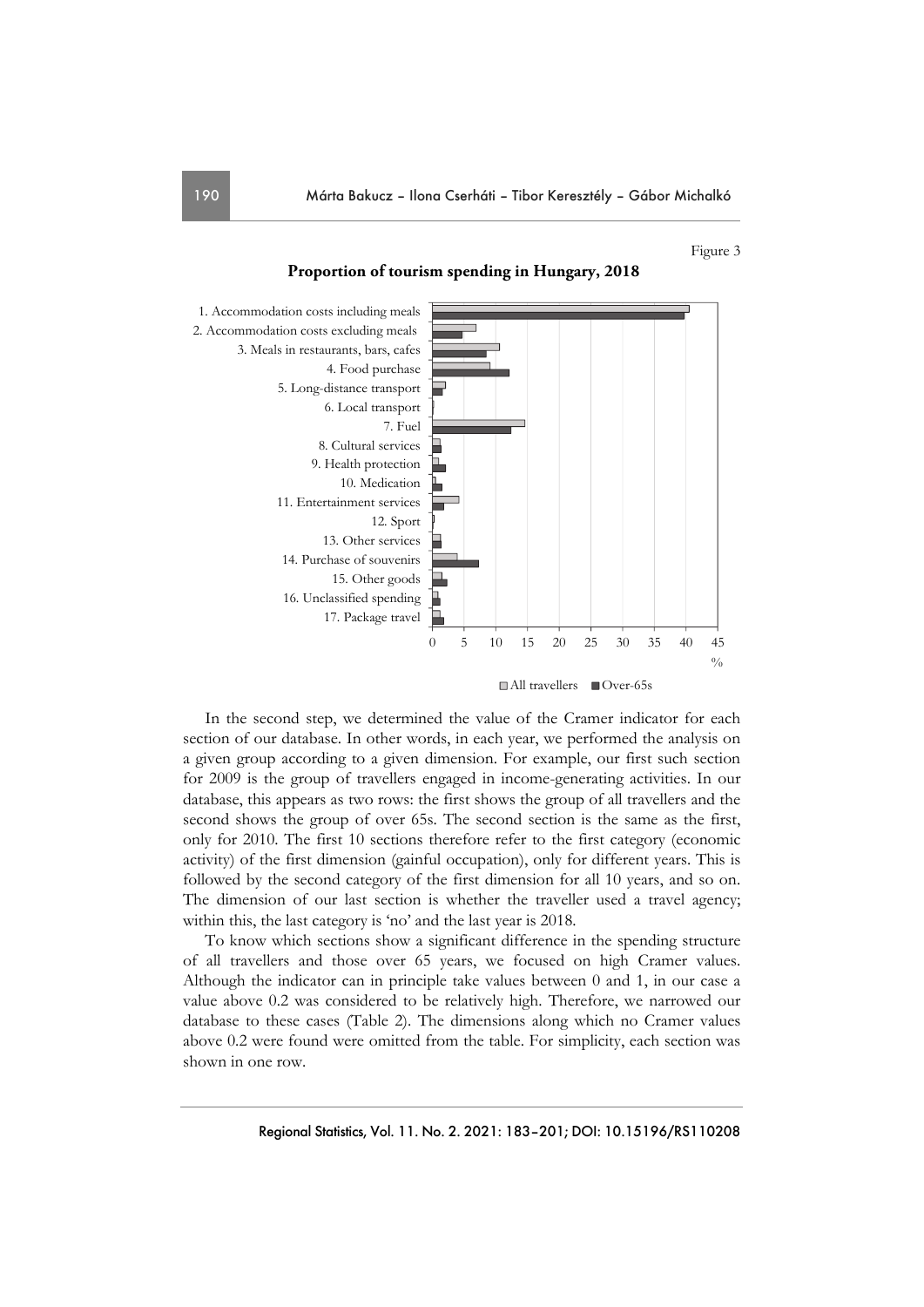An analysis of the major factors shaping the tourism-related spending of senior citizens in Hungary <sup>191</sup>

# Table 2

| Year | Economic<br>activity | Educational<br>attainment | Size of<br>settlement | County of<br>residence | Motivation              | Destination<br>county | Cramer |
|------|----------------------|---------------------------|-----------------------|------------------------|-------------------------|-----------------------|--------|
| 2009 | $\overline{c}$       | $\overline{0}$            | $\overline{0}$        | $\overline{0}$         | $\overline{0}$          | $\overline{0}$        | 0.674  |
| 2010 | $\overline{2}$       | $\overline{0}$            | $\overline{0}$        | $\overline{0}$         | $\overline{0}$          | $\overline{0}$        | 0.365  |
| 2011 | $\overline{2}$       | $\overline{0}$            | $\boldsymbol{0}$      | $\mathbf{0}$           | $\overline{0}$          | $\overline{0}$        | 0.631  |
| 2012 | $\overline{2}$       | $\overline{0}$            | $\overline{0}$        | $\overline{0}$         | $\overline{0}$          | $\overline{0}$        | 0.312  |
| 2013 | $\overline{c}$       | $\overline{0}$            | $\overline{0}$        | $\overline{0}$         | $\overline{0}$          | $\overline{0}$        | 0.330  |
| 2014 | $\overline{2}$       | $\overline{0}$            | $\overline{0}$        | $\overline{0}$         | $\overline{0}$          | $\overline{0}$        | 0.526  |
| 2015 | $\overline{c}$       | $\overline{0}$            | $\overline{0}$        | $\overline{0}$         | $\overline{0}$          | $\overline{0}$        | 0.230  |
| 2016 | $\overline{2}$       | $\overline{0}$            | $\overline{0}$        | $\overline{0}$         | $\overline{0}$          | $\overline{0}$        | 0.492  |
| 2018 | $\overline{c}$       | $\overline{0}$            | $\overline{0}$        | $\overline{0}$         | $\overline{0}$          | $\overline{0}$        | 0.945  |
| 2012 | $\overline{3}$       | $\overline{0}$            | $\overline{0}$        | $\overline{0}$         | $\overline{0}$          | $\overline{0}$        | 0.209  |
| 2013 | $\overline{3}$       | $\overline{0}$            | $\overline{0}$        | $\overline{0}$         | $\overline{0}$          | $\overline{0}$        | 0.506  |
| 2015 | $\overline{3}$       | $\overline{0}$            | $\overline{0}$        | $\overline{0}$         | $\overline{0}$          | $\overline{0}$        | 0.768  |
| 2018 | $\overline{3}$       | $\overline{0}$            | $\overline{0}$        | $\overline{0}$         | $\overline{0}$          | $\overline{0}$        | 0.348  |
| 2009 | 5                    | $\overline{0}$            | $\overline{0}$        | $\overline{0}$         | $\overline{0}$          | $\overline{0}$        | 0.285  |
| 2010 | 5                    | $\overline{0}$            | $\overline{0}$        | $\overline{0}$         | $\overline{0}$          | $\overline{0}$        | 0.501  |
| 2011 | 5                    | $\overline{0}$            | $\overline{0}$        | $\overline{0}$         | $\overline{0}$          | $\overline{0}$        | 0.224  |
| 2012 | 5                    | $\overline{0}$            | $\overline{0}$        | $\overline{0}$         | $\overline{0}$          | $\overline{0}$        | 0.458  |
| 2013 | 5                    | $\overline{0}$            | $\overline{0}$        | $\overline{0}$         | $\overline{0}$          | $\overline{0}$        | 0.446  |
| 2014 | 5                    | $\overline{0}$            | $\overline{0}$        | $\overline{0}$         | $\overline{0}$          | $\overline{0}$        | 0.388  |
| 2016 | 5                    | $\overline{0}$            | $\overline{0}$        | $\overline{0}$         | $\overline{0}$          | $\overline{0}$        | 0.596  |
| 2017 | 5                    | $\overline{0}$            | $\overline{0}$        | $\overline{0}$         | $\overline{0}$          | $\overline{0}$        | 0.280  |
| 2010 | $\overline{0}$       | $\overline{1}$            | $\overline{0}$        | $\overline{0}$         | $\overline{0}$          | $\overline{0}$        | 0.219  |
| 2011 | $\overline{0}$       | $\overline{1}$            | $\overline{0}$        | $\overline{0}$         | $\overline{0}$          | $\overline{0}$        | 0.388  |
| 2012 | $\overline{0}$       | $\overline{1}$            | $\overline{0}$        | $\overline{0}$         | $\overline{0}$          | $\overline{0}$        | 0.256  |
| 2013 | $\overline{0}$       | $\mathbf{1}$              | $\overline{0}$        | $\overline{0}$         | $\overline{0}$          | $\overline{0}$        | 0.322  |
| 2014 | $\mathbf{0}$         | $\mathbf{1}$              | $\overline{0}$        | $\overline{0}$         | $\overline{0}$          | $\overline{0}$        | 0.444  |
| 2015 | $\overline{0}$       | $\overline{1}$            | $\overline{0}$        | $\overline{0}$         | $\overline{0}$          | $\overline{0}$        | 0.387  |
| 2010 | $\overline{0}$       | $\overline{0}$            | $\overline{2}$        | $\overline{0}$         | $\overline{0}$          | $\overline{0}$        | 0.211  |
| 2011 | $\overline{0}$       | $\overline{0}$            | $\overline{0}$        | $\overline{5}$         | $\overline{0}$          | $\overline{0}$        | 0.299  |
| 2010 | $\overline{0}$       | $\overline{0}$            | $\overline{0}$        | 10                     | $\overline{0}$          | $\overline{0}$        | 0.432  |
| 2015 | $\overline{0}$       | $\overline{0}$            | $\overline{0}$        | 10                     | $\overline{0}$          | $\overline{0}$        | 0.310  |
| 2011 | $\overline{0}$       | $\overline{0}$            | $\overline{0}$        | 11                     | $\overline{0}$          | $\overline{0}$        | 0.272  |
| 2012 | $\overline{0}$       | $\overline{0}$            | $\overline{0}$        | 14                     | $\overline{0}$          | $\overline{0}$        | 0.382  |
| 2014 | $\overline{0}$       | $\overline{0}$            | $\overline{0}$        | 18                     | $\overline{0}$          | $\overline{0}$        | 0.220  |
| 2012 | $\overline{0}$       | $\overline{0}$            | $\overline{0}$        | 19                     | $\overline{0}$          | $\overline{0}$        | 0.233  |
| 2014 | $\overline{0}$       | $\overline{0}$            | $\overline{0}$        | $\overline{0}$         | $\overline{\mathbf{3}}$ | $\mathbf{0}$          | 0.930  |
| 2010 | $\overline{0}$       | $\overline{0}$            | $\overline{0}$        | $\overline{0}$         | 5                       | $\overline{0}$        | 0.250  |
| 2011 | $\overline{0}$       | $\overline{0}$            | $\overline{0}$        | $\overline{0}$         | $\overline{5}$          | $\overline{0}$        | 0.267  |
| 2015 | $\overline{0}$       | $\overline{0}$            | $\overline{0}$        | $\overline{0}$         | $\overline{7}$          | $\overline{0}$        | 0.435  |
| 2016 | $\overline{0}$       | $\overline{0}$            | $\overline{0}$        | $\overline{0}$         | $\overline{0}$          | $\overline{0}$        | 0.215  |
| 2012 | $\overline{0}$       | $\overline{0}$            | $\overline{0}$        | $\overline{0}$         | $\overline{0}$          | $\overline{1}$        | 0.215  |
| 2016 | $\overline{0}$       | $\overline{0}$            | $\overline{0}$        | $\overline{0}$         | $\overline{0}$          | $\overline{4}$        | 0.204  |
| 2014 | $\overline{0}$       | $\overline{0}$            | $\overline{0}$        | $\overline{0}$         | $\overline{0}$          | 5                     | 0.216  |
| 2010 | $\overline{0}$       | $\overline{0}$            | $\overline{0}$        | $\overline{0}$         | $\overline{0}$          | 11                    | 0.236  |

# **Cramer indicator values by category**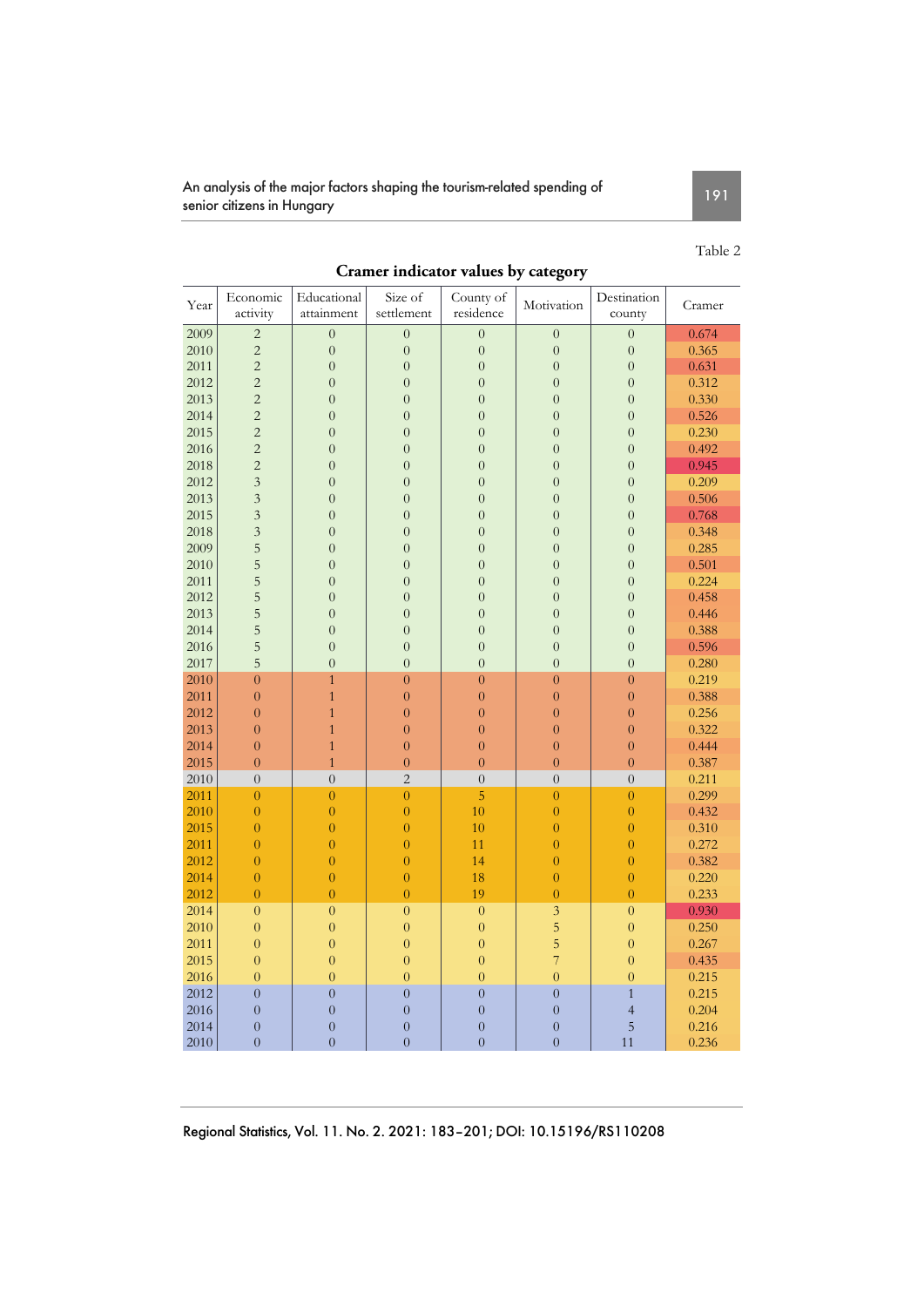In the last column in Table 2, the higher values are highlighted, with red indicating the strongest correlation (greatest deviation). In the rest of the table, the different colours divide the rows by dimensions. The economic activity dimension appears most often, suggesting that it is the most important factor in terms of the spending structure of the elderly. In the case of educational attainment, we find a significant difference in the spending structure of those over 65 and all travellers only for unskilled workers. Settlement size appears only in a single year and for a single category; therefore, this cannot be considered to be an important explanatory factor. Place of residence, on the contrary, results in a high Cramer value on several occasions, although other counties usually show an extremely high value in only certain years. Travel motivation and travel destination also have a significant effect on the difference in willingness to spend between the two groups.

Because the impact of the dimensions (and within those of each category) varies greatly from year to year, we focused on the average of the entire period instead of each year to improve clarity and understanding, thereby simplifying the task into a cross-sectional analysis. The resulting table became much smaller and more transparent; however, the annual average Cramer values fell slightly since the mean values are always less scattered, as one element of variability is eliminated from the calculation under this approach (internal variance). Accordingly, a lower limit was drawn and the sections producing the most plausible results were selected (Figures 4–7).

Figure 4

## **Proportion of tourism spending by those lacking a basic education (in Hungary 2009–2018 average)**

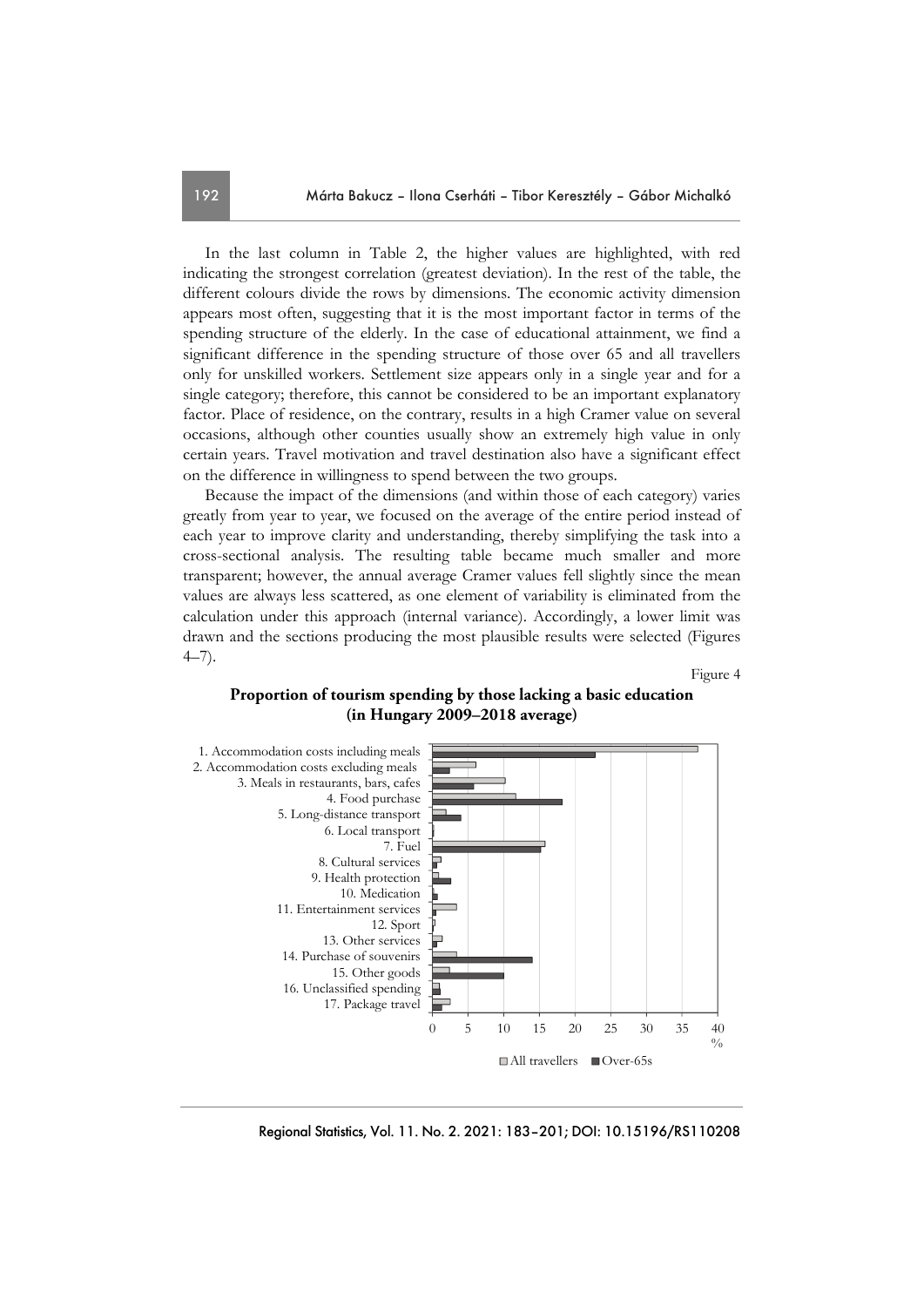For the first type of spending (accommodation costs with paid meals), we found a significant difference among the uneducated: the proportion of the indicator was 37% for all travellers, while it was only 23% for those over 65 years. Seniors in this category also spend relatively little on restaurant meals, but buy more food in stores. In addition, all travellers pay a significantly higher proportion for other goods and services.

Figure 5



# **Proportion of tourism spending by residents of settlements of 2,000–5,000 inhabitants (in Hungary 2009–2018 average)**

For people living in settlements with a population having between 2,000 and 5,000 inhabitants, older travellers tend to spend less on half and full board, while buying more food in stores. In this category, seniors also spend much less than the average on entertainment during their trips.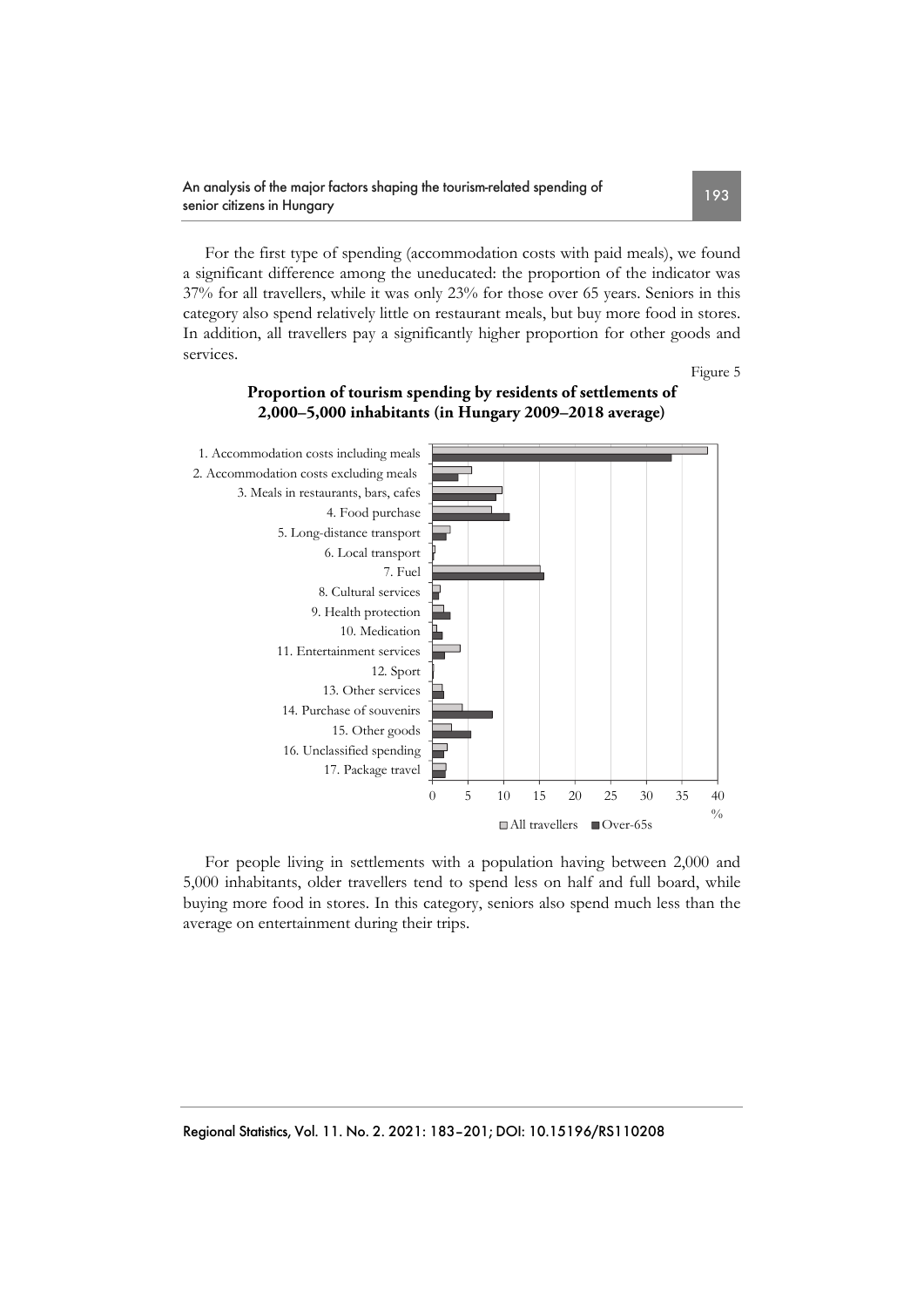#### Figure 6





Figure 7

**Proportion of tourism spending of travellers to Veszprém County (in Hungary 2009–2018 average)** 

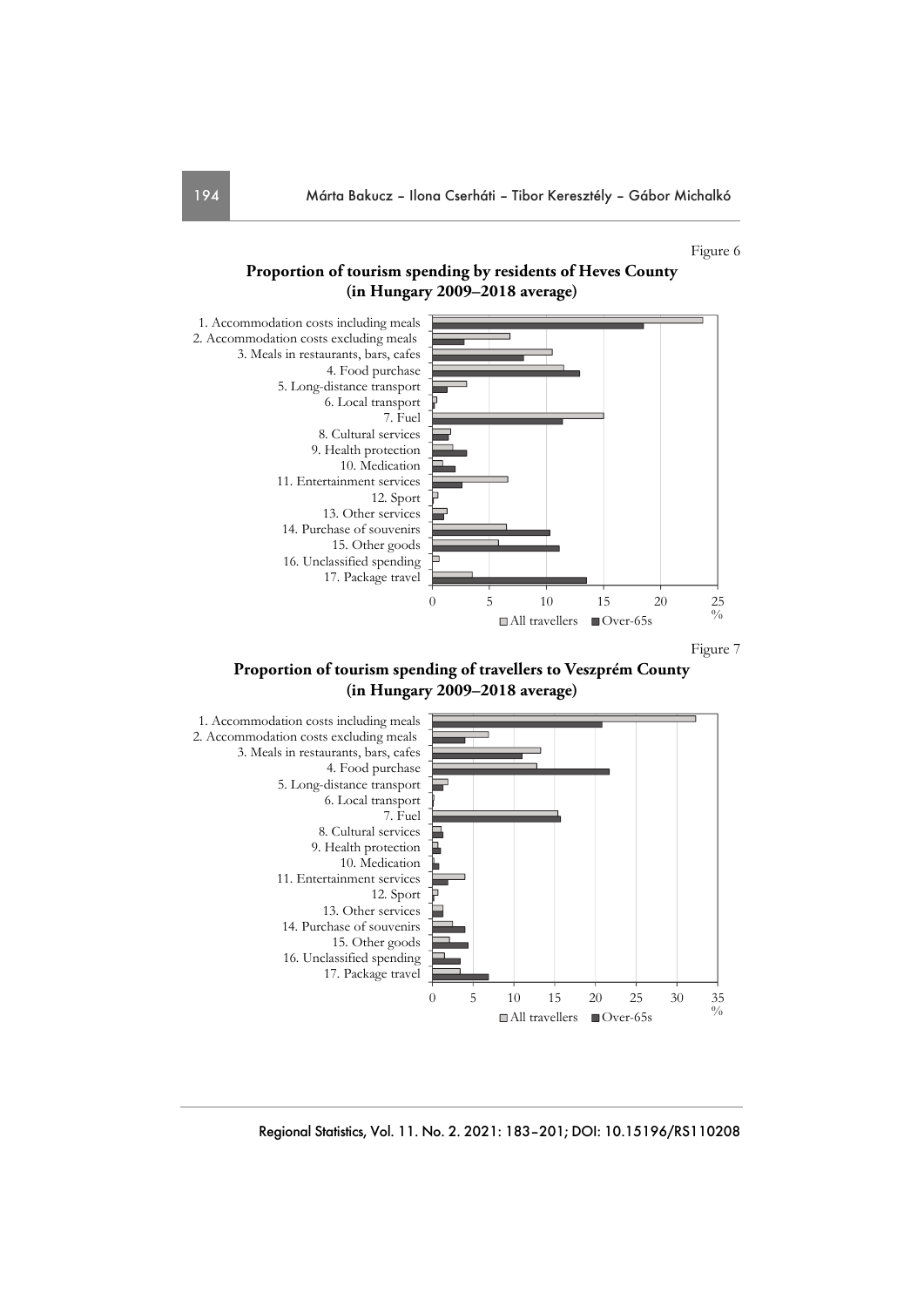For travellers living in Heves County, people over the age of 65 spend less than all travellers not only on accommodation, but also on restaurant meals and fuel. On the contrary, the consumption basket of the elderly living here includes an aboveaverage proportion of package holidays.

For holidaymakers in Veszprém County, there is a significant difference in the accommodation with meals cost type among all travellers and those over 65, as the elderly spend much less in this destination on registered accommodation offering meals. Similarly, they buy a much higher proportion of food from retailers.

#### **Discussion and conclusion**

Periodic pension increases and supplements are determined on the basis of the socalled consumer basket. Based on data from the HCSO, financial experts examine the extent to which the inflation rate (i.e. the change in the consumer price index) affecting pensioners differs from that affecting the remainder of the population (Kerékgyártó–Szabó 2004). Just as the difference between the general consumer price index and the one calculated for pensioners is based on the difference in the consumption structure, the differences in the structure of spending on domestic travel are driven by the characteristics of travel behaviour. According to the HCSO, an elderly person tends to spend less on raising children but more on medicine.<sup>1</sup> However, are there such marked differences in the structure of spending on multiday domestic travel? In Hungary, from 1998, all citizens over the age of 65 have been able to use public transport free of charge, which significantly reduces the costs of travel on Hungarian State Railways (MÁV) or VOLÁNBUSZ Transport Company Ltd. lines, thus providing an incentive to participate in domestic tourism (Somogyi–Michalkó 2016). However, it is not possible to reach all destinations by public transport and the inflexibility of timetables is another limiting factor; thus, among the costs of multi-days of domestic trips, even for the elderly, fuel is a relevant expense. Nonetheless, for all study periods under review (2009, 2009–2018, 2018), the fuel costs of the elderly are below the average of all travellers. Given the lack of no generation-specific price differences for accommodation and board, with the exception of special offers for the elderly mostly reducing seasonality, spending on registered accommodation can only be lowered by reducing the board (full board, half board, no board). However, such low budget tourism is barely used by the elderly; therefore, all travellers and the over-65s spend nearly the same proportion on accommodation combined with meals, even though the proportion spent on non-meal accommodation is much lower in both segments (demand for such facilities is slightly more modest among those over 65). Although the spending of the elderly on food purchases from retailers, which serves as the board of those

<sup>1</sup> The methodology used by the HCSO to calculate the consumer price index (CPI) is available from https://www.ksh.hu/docs/hun/modszgyors/farmodsz19.html.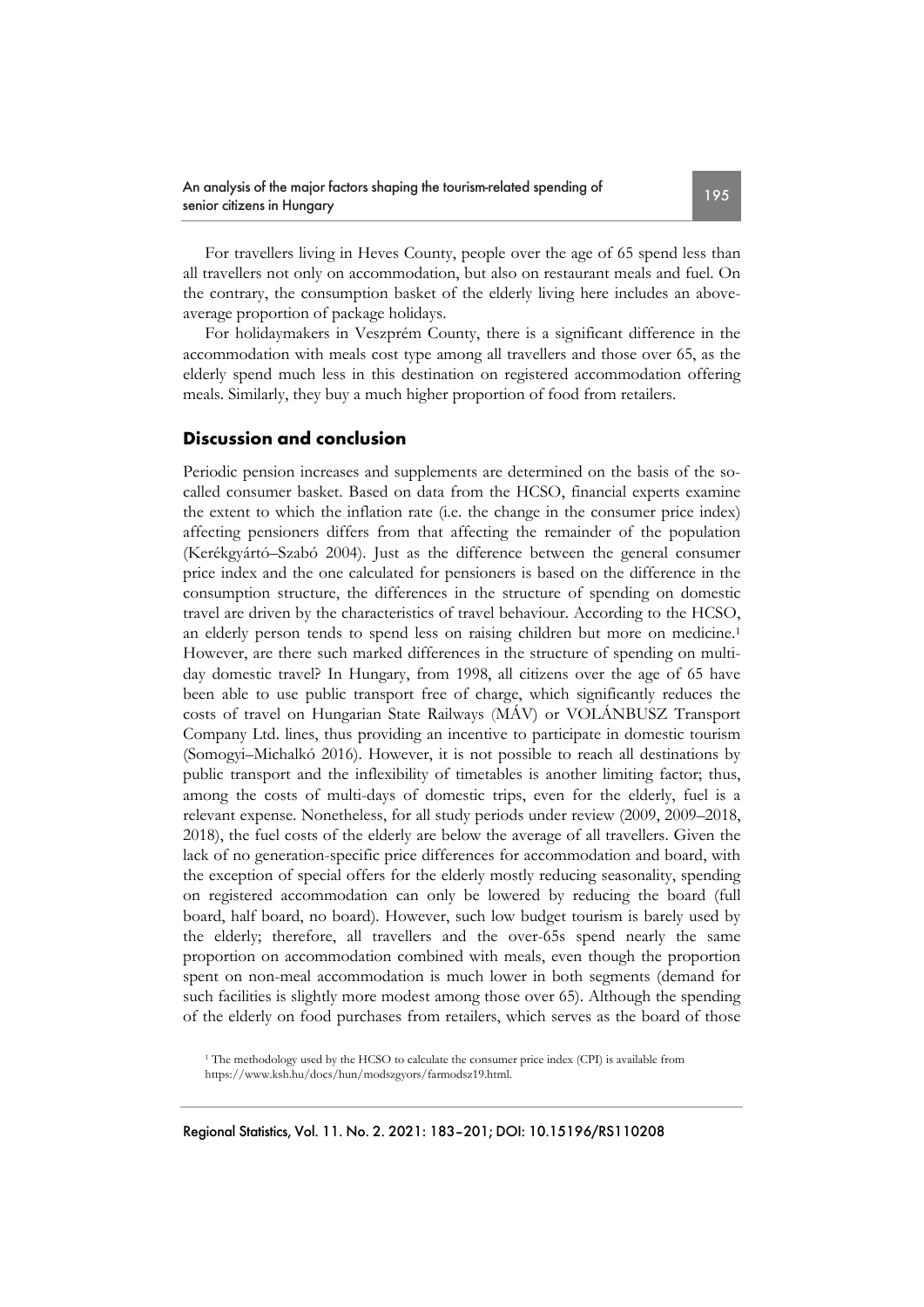not using registered accommodation and supplements the board used in commercial and private accommodation, decreased significantly during the study period, people over 65 spent a higher proportion on food during their multi-day domestic trip than all travellers in all periods.

Two categories of spending show pronounced differences between all travellers and the elderly: spending on souvenirs and on the use of travel agents. The former can be attributed to travel socialisation and the latter to security. Today's elderly entered the travel market at the dawn of the unfolding of mass tourism when the so-called prestige of souvenir shopping was greater than at present and the survival of this tradition is reflected in the examined indicator. The additional spending on travel agency services by the elderly is due to the lack the availability and use of digital booking systems. It is safer for those over 65 to book services for their multiday domestic travel at travel agencies in person or by phone (possibly even cheaper because of the package price).

Figure 8



Our comparative study of the dimensions and outputs of multi-day domestic trips found that four outputs generated a significant difference for all travellers and the elderly: those without a primary education (1), those living in settlements with between 2,000 and 5,000 inhabitants (2), those living in Heves County (3), and travellers to Veszprém County (4) (Figure 8). The difference is the most marked for those lacking a primary education, which is presumably due to the more modest retirement benefits resulting from a working career following a low education. People over 65 in this segment spend much less on accommodation with meals, have a higher spending share on food purchased from retailers, and spend more on souvenirs and other goods (probably explained by the need for prestige, compensation, and purchase, but the reasons are not precisely known).

Second, for those living in settlements with between 2,000 and 5,000 inhabitants, the tighter financial resources, more modest travel experience related to having a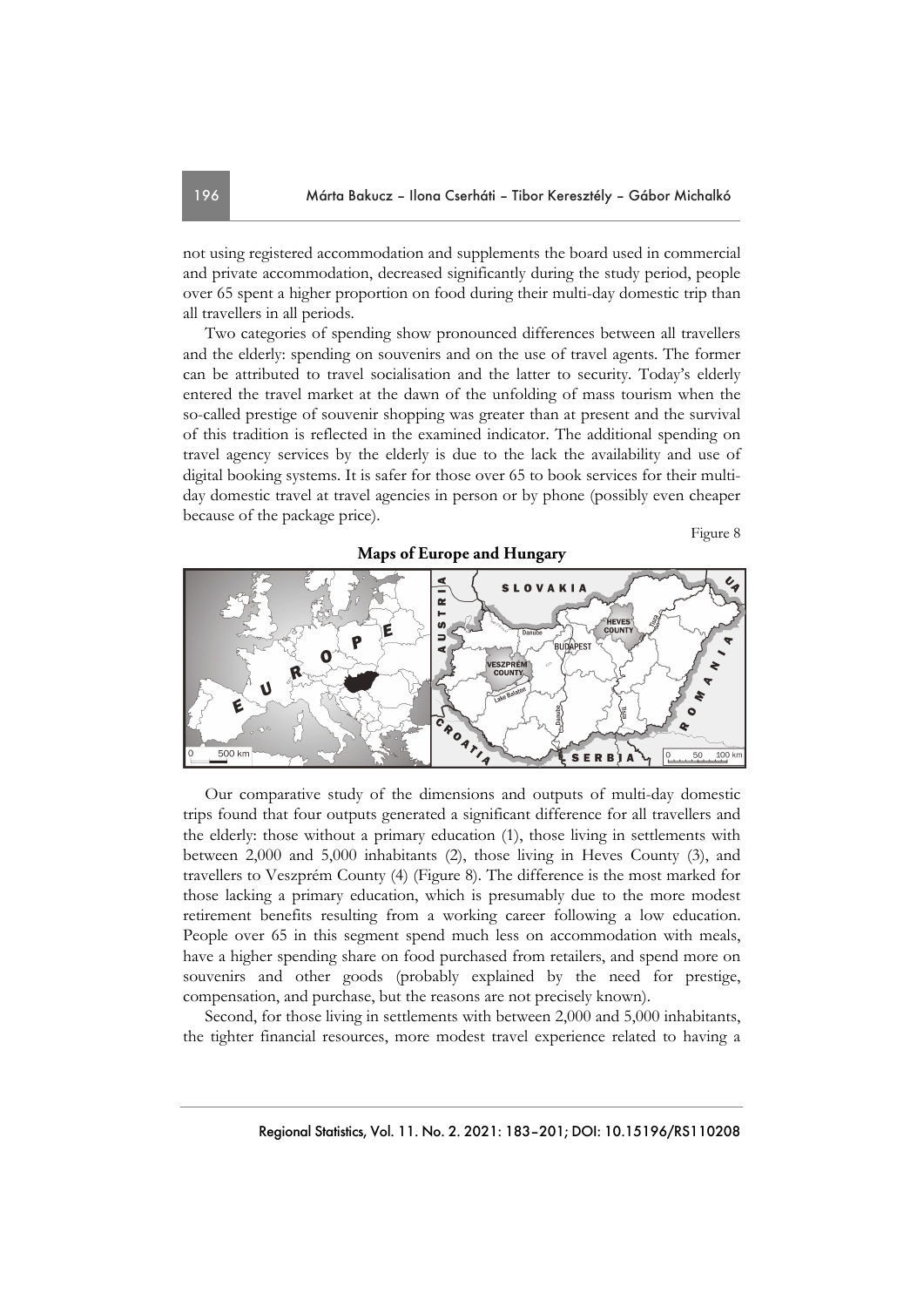rural lifestyle, and constraints stemming from agricultural work may cause the differences in spending between all travellers and those over 65.

Third, residing in Heves County can explain the spending differences of the elderly in connection with multi-day domestic trips only as a result of the overlap of the first and second outputs; therefore, the region can be assumed to be a starting point for trips by those with a more moderate education and living in less populated settlements. However, this cannot be proven on the basis of the data available in this research and previous research findings.

Finally, Veszprém County as a tourist destination can create significant spending differences because the price range of registered accommodation operating on the northern coast of Lake Balaton is not tailored to the elderly's budget. Therefore, travellers to that destination use alternative accommodation options (own property or accommodation offered by friends and relatives). This finding is supported by the nearly twice as high spending rate on food purchased from retailers (Nezdei 2020).

This study, which bridges a gap in both the national and the international literature, examined the differences present in the spending structure of all travellers and those over 65 along 17 spending types and 12 travel dimensions over 10 years (2009–2018). Analysing data available in the HCSO dissemination database, it revealed the significant changes in the proportions of spending types and highlighted the dimensions and their outcomes that most influence the perceived differences. During this decade, following the global financial crisis in 2008/2009, previous differences in the spending structure of all travellers and the elderly decreased significantly; thus, the 2018 indicator reflects an almost balanced picture. The proportion of individual spending types can be primarily explained by people's lack of education, the weakness of travel socialisation due to having a rural lifestyle, and the constraints of agricultural work as well as the accommodation available on the northern coast of Lake Balaton. Future study is essential, as the rich database available offers an opportunity for researchers to explain in detail the characteristics of the spending structure of elderly travellers using complex statistical analyses.

Although the database and methodology used in the current analysis can be considered to be novel in the literature dealing with senior tourism, several of its statements overlap with the results of earlier research (Alén et al. 2012, Patterson 2017, Mahadevan–Fan 2020); however, at the same time, they reflect Hungarian characteristics, too. Although sociodemographic variables, mainly the level of education and place of residence, evidently influence seniors' tourism activity and thus their spending, the choice of destination also affects the tourism products and services purchased by seniors. Tourism-related measures (e.g. free travel) also foster the inclusion of the elderly generation in Hungary and therefore the increase of their life quality, whereas the level of pensions and travel habits explain that certain segments of senior tourism (e.g. family trips, visiting relatives, pilgrimages) are realised under the 'umbrella' of invisible tourism.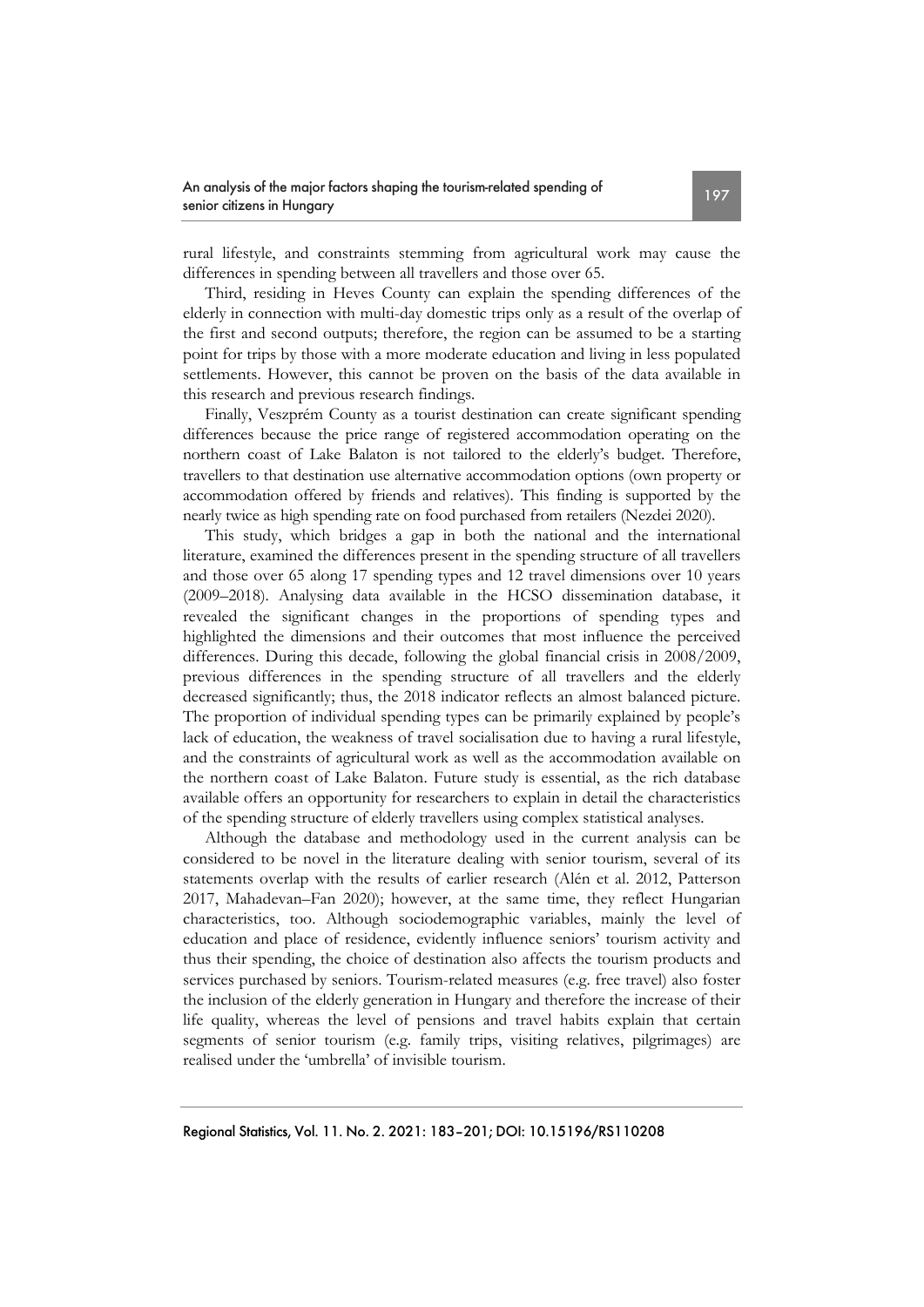#### **Acknowledgments**

The authors received financial support through the project EFOP-3.6.2-16-2017-00017 titled 'Sustainable, intelligent and inclusive regional and city models' supported by the European Union and Hungary and co-financed by the European Social Fund. The authors thank the two reviewers for their helpful comments.

#### **REFERENCES**

- ABBRUZZO, A.–BRIDA, J.–SCUDERI, R. (2014): Determinants of individual tourist expenditure as a network: Empirical findings from Uruguay *Tourism Management*. 43: 36–45. https://doi.org/10.1016/j.tourman.2014.01.014
- AGUILÓ, E.–ROSSELLÓ, J.–VILA, M. (2017): Length of stay and daily tourist expenditure: A joint analysis *Tourism Management Perspectives* 21: 10–17. https://doi.org/10.1016/j.tmp.2016.10.008
- ALÉN, E.–DOMÍNGUEZ, T.–LOSADA, N. (2012): New opportunities for the tourism market – Senior tourism and accessible tourism. In: KASIMOGLU, M. (ed): *Visions for global tourism industry – creating and sustaining competitive strategies* pp. 139–166., InTech, Rijeka.
- ALRAWADIEH, Z.–ALRAWADIEH, Z.–KOZAK, M. (2019): Exploring the impact of tourist harassment on destination image, tourist expenditure, and destination loyalty *Tourism Management* 73: 13–20.

https://doi.org/10.1016/j.tourman.2019.01.015

- AMIR, S.–OSMAN, M.–BACHOK, S.–IBRAHIM, M. (2015): Understanding domestic and international tourists' expenditure pattern in Melaka, Malaysia: result of CHAID analysis *Procedia–Social and Behavioral Sciences* 172: 390–397. https://doi.org/10.1016/j.sbspro.2015.01.386
- BERNINI, C.–CRACOLICI, M. (2015): Demographic change, tourism expenditure and life cycle behaviour *Tourism Management* 47: 191–205. https://doi.org/10.1016/j.tourman.2014.09.016
- BRIDA, J.–SCUDERI, R. (2013): Determinants of tourist expenditure: A review of microeconometric models *Tourism Management Perspectives* 6: 28–40. https://doi.org/10.1016/j.tmp.2012.10.006
- DE CANTIS, S.-PARROCO, A.-FERRANTE, M.-VACCINA, F. (2015): Unobserved tourism *Annals of Tourism Research* 50: 1–18. https://doi.org/10.1016/j.annals.2014.10.002
- EC (2014): *Europe, the best destination for seniors. Facilitating cooperation mechanisms to increase senior tourists' travels, within Europe and from third countries, in the low and medium seasons*. Draft report. European Commission, Brussel. https://ec.europa.eu/docsroom/documents/5977/attachments/1/translations/ en/renditions/native (downloaded: 24 August 2019)
- GICZI, J. (szerk.) (2017): *Ezüstkor: korosodás és társadalom* Konferenciakötet. KSH, Budapest.
- GYULAVÁRI, T.–ÁSVÁNYI, K. (2019): Szeniorturizmus. In: IRIMIÁS, A.–JÁSZBERÉNYI, M.– MICHALKÓ, G. (szerk.): *A turisztikai termékek innovatív fejlesztése* pp. 126–136., Akadémiai Kiadó, Budapest.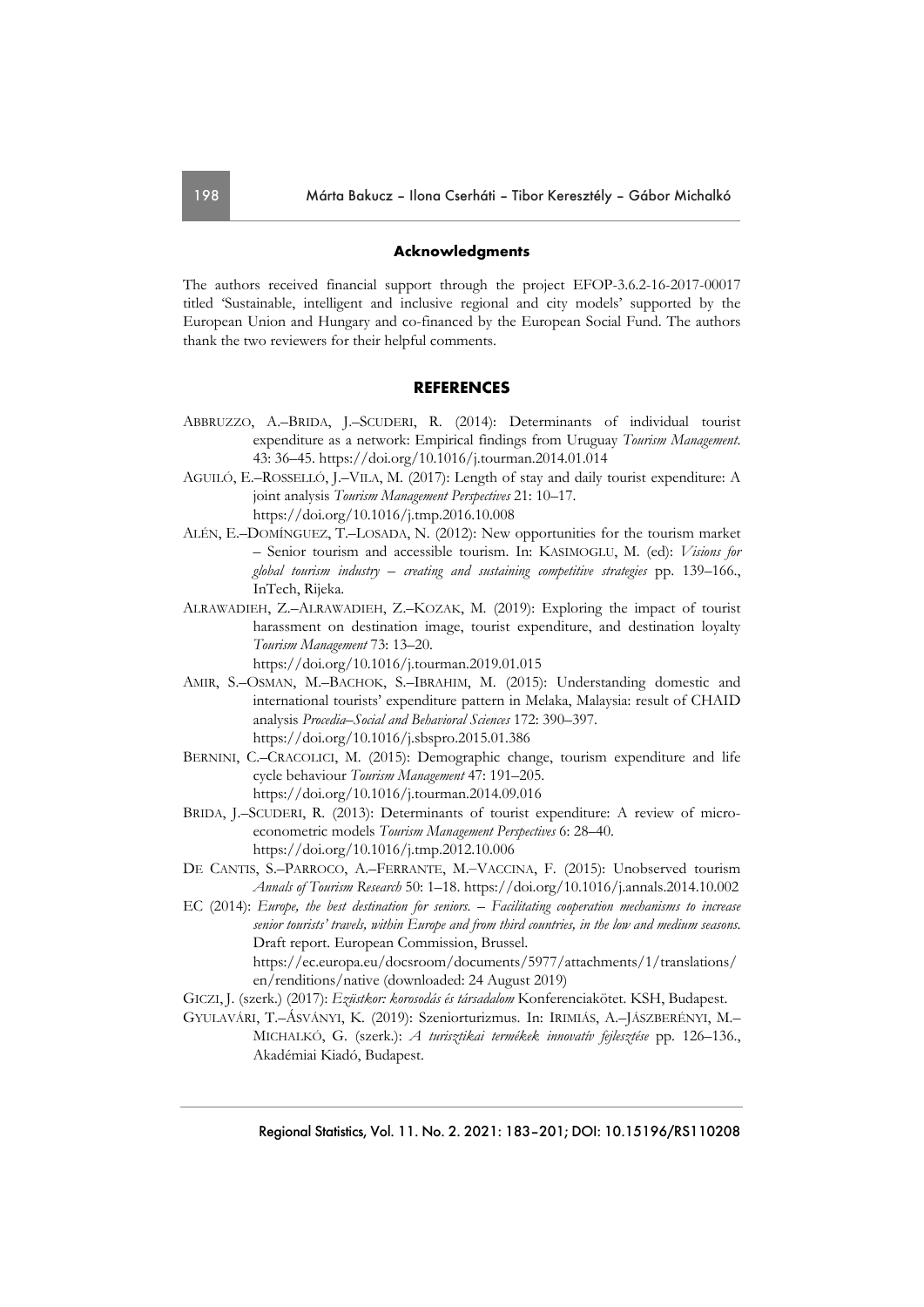- HCSO HUNGARIAN CENTRAL STATISTICAL OFFICE (2009–2018): *Dissemination database*  http://statinfo.ksh.hu/Statinfo
- HUNG, K.–LU, J. (2016): Active living in later life: An overview of aging studies in hospitality and tourism journals *International Journal of Hospitality Management* 53: 133–144. https://doi.org/10.1016/j.ijhm.2015.10.008
- HÜTTL, A.–PROBÁLD, Á. (2000): A szatellit számla szerepe a turizmus nemzetgazdasági szerepének meghatározásában *Turizmus Bulletin* 4 (1) 8–13.
- ILLÉS, S. (2008): Szubjektív vélekedések a sikeres öregedésről. In: GRÁBICS, Á. (szerk.): *Aktív időskor: tanulmánykötet a 2008. április 3-án megrendezett Aktív öregedés konferencia előadásaiból* pp. 70–79., Szociális és Munkaügyi Minisztérium, Központi Statisztikai Hivatal, Budapest.
- ILLÉS, S. (2013): *Időskori nemzetközi migráció: magyar eset* Tullius Kiadó, Budapest.
- JANCSIK, A. (1999): Turisztikai bevételek és kiadások Magyarországon, valamint ezek várható alakulása az Európai Unióhoz való csatlakozás után *Turizmus Bulletin* 3 (1): 10–18.
- KERÉKGYÁRTÓ, GY-NÉ–SZABÓ, É. (2004): A nyugdíjasok és a fogyasztói árindex *Statisztikai Szemle* 82 (1): 31–43.
- KSH (2019): *Helyzetkép a turizmus, vendéglátás ágazatról*, *2018*. https://www.ksh.hu/docs/hun/xftp/idoszaki/jeltur/jeltur18.pdf (downloaded: 10 September 2019)
- KINCSES, Á.–TÓTH, G.–TÖMÖRI, M.–MICHALKÓ, G. (2016): Az átutazó turizmus magyarországi sajátosságai, különös tekintettel a költésre *Területi Statisztika* 56 (4): 455–476. https://doi.org/10.15196/TS560404
- KOLOS, K.–KENESEI, ZS.–KISS, K.–KOVÁCS, E.–MICHALKÓ, G.–PINKE-SZIVA, I. (2019): Generációk közötti interakciók a turizmusban: a kor-alapú sztereotípia hatása. In: CSAPÓ J.–GONDA, T.–RAFFAY, Z. (szerk.): *Turizmus, fogyasztás, generációk. II. Nemzetközi Turizmus Konferencia, Tanulmánykötet* pp. 45–56., Pécsi Tudományegyetem, Pécs.
- KOVÁCS, G.–ACZÉL, P.–BOKOR, T. (2018): Magyar egyetemisták vélekedései az idősekről *Jel-Kép* 3: 62–93. https://doi.org/10.20520/JEL-KEP.2018.3.63
- KULCSÁR, J. L.–BROWN, D. (2017): Population ageing in Eastern Europe: Toward a coupled micro-macro framework *Regional Statistics* 7 (1): 115–134. https://doi.org/10.15196/RS07107
- LEE, CH.–VAR, T.–BLAINE, T. (1996): Determinants of inbound tourist expenditures *Annals of Tourism Research* 23 (3): 527–542.
	- https://doi.org/10.1016/0160-7383(95)00073-9
- LI, F.–RYAN, CH. (2018): Souvenir shopping experiences: a case study of Chinese tourists in North Korea *Tourism Management* 64: 142–153. https://doi.org/10.1016/j.tourman.2017.08.006
- LIN, V.–MAO, R.–SONG, H. (2015): Tourism expenditure patterns in China *Annals of Tourism Research* 54: 100–117. https://doi.org/10.1016/j.annals.2015.07.001
- MAHADEVAN, R.–FAN, S. (2020): The Nexus between Seniors' Tourism Expenditure and Well-being: Case Study of China *Tourism Analysis* 25 (1): 169–174. https://doi.org/10.3727/108354220X15758301241620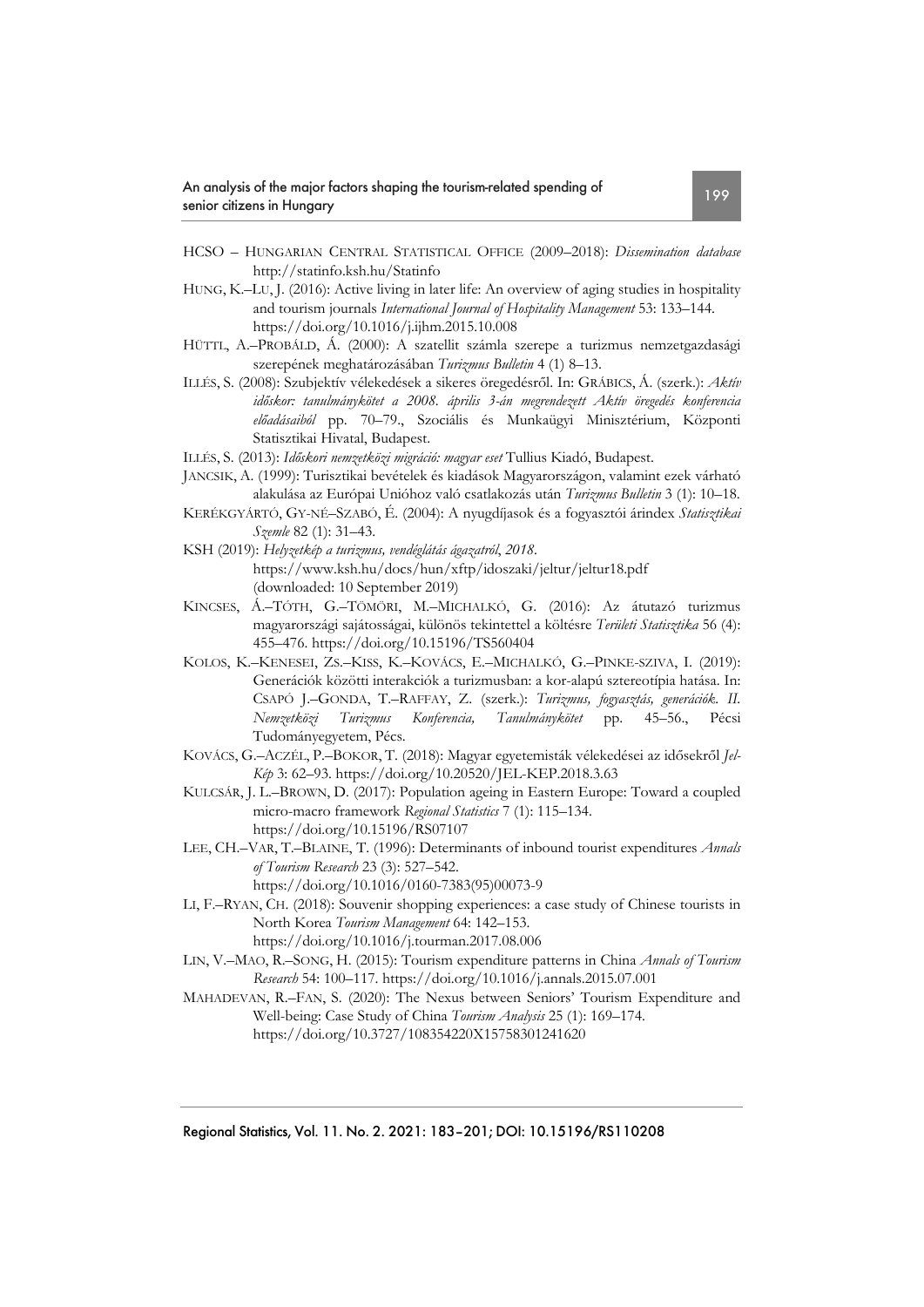- MARROCU, E.–PACI, R.–ZARA, A. (2015): Micro-economic determinants of tourist expenditure: a quantile regression approach *Tourism Management* 50: 13–30. https://doi.org/10.1016/j.tourman.2015.01.006
- MICHALKÓ, G.–KISS, K.–KOVÁCS, B. (2008): A szürke párduc útra kel: az időskorúak utazásainak szerepe szubjektív jólétük tükrében. In: GRÁBICS, Á. (szerk.): *Aktív időskor: tanulmánykötet a 2008. április 3-án megrendezett Aktív öregedés konferencia előadásaiból* pp. 80–98., Szociális és Munkaügyi Minisztérium, Központi Statisztikai Hivatal, Budapest.
- MICHALKÓ, G.–RÁTZ, T.–TÓTH, G.–KINCSES, Á.–BENKŐ, B. (2011): Research on the quality of life in the spa towns of Hungary *Regional Statistics* 1 (1): 64–79.
- MOK, H. (1985): Tourist expenditures in Guangzhou, PR China *Tourism Management* 6 (4): 272–279. https://doi.org/10.1016/0261-5177(85)90003-2
- MOK, C.–IVERSON, T. (2000): Expenditure-based segmentation: Taiwanese tourists to Guam *Tourism Management* 21 (3): 299–305.

https://doi.org/10.1016/S0261-5177(99)00060-6

- MONOSTORI, J.–GRESITS, G. (2018): Idősödés. In: MONOSTORI, J.–ŐRI, P.–SPÉDER, ZS. (szerk.): *Demográfiai Portré* pp. 127–145., KSH Népességtudományi Kutatóintézet, Budapest.
- MULES, T. (1998): Decomposition of Australian tourist expenditure *Tourism Management* 19 (3): 267–271. https://doi.org/10.1016/S0261-5177(98)00014-4
- NEZDEI, CS. (2020): The prospects of regional market place developments in economic geographical perspective Case study of Balaton Resort Area, Hungary *Regional Statistics* 10 (2): 142–165. https://doi.org/10.15196/RS100206
- NIKITINA, O.–VORONTSOVA, G. (2015): Aging Population and tourism: Socially determined model of consumer behavior in the "senior tourism" segment *Procedia – Social and Behavioral Sciences* 214 (5): 845–851.

https://doi.org/10.1016/j.sbspro.2015.11.736

- PATTERSON, I. (2017): *Tourism and leisure behaviour in an ageing world* CABI, Wallingford.
- PATTERSON, I.–BALDERAS, A. (2020): Continuing and emerging trends of senior tourism: A review of the literature *Journal of Population Ageing* 13: 385–399. https://doi.org/10.1007/s12062-018-9228-4
- PEREZ, E.–SAMPOL, C. (2000): Tourist expenditure for mass tourism markets *Annals of Tourism Research* 27 (3): 624–637. https://doi.org/10.1016/S0160-7383(99)00101-2
- SEDGLEY, D.–PRITCHARD, A.–MORGAN, N. (2011): Tourism and ageing: a transformative research agenda *Annals of Tourism Research* 38 (2): 422–436. https://doi.org/10.1016/j.annals.2010.09.002
- SHARMA, A.–WOODWARD, R.–GRILLINI, S. (2020): Unconditional quantile regression analysis of UK inbound tourist expenditures *Economics Letters* 186: 108857. https://doi.org/10.1016/j.econlet.2019.108857
- SKURAS, D.–DIMARA, E.–PETROU, A. (2006): Rural tourism and visitors' expenditures for local food products *Regional Studies* 40 (7): 769–779. https://doi.org/10.1080/00343400600660771
- SOMOGYI, B.–MICHALKÓ, G. (2016): A regisztrált láthatatlanok: az időskorúak vasúti utazási magatartásának vizsgálata Magyarországon *Földrajzi Közlemények* 140 (1): 41–54.